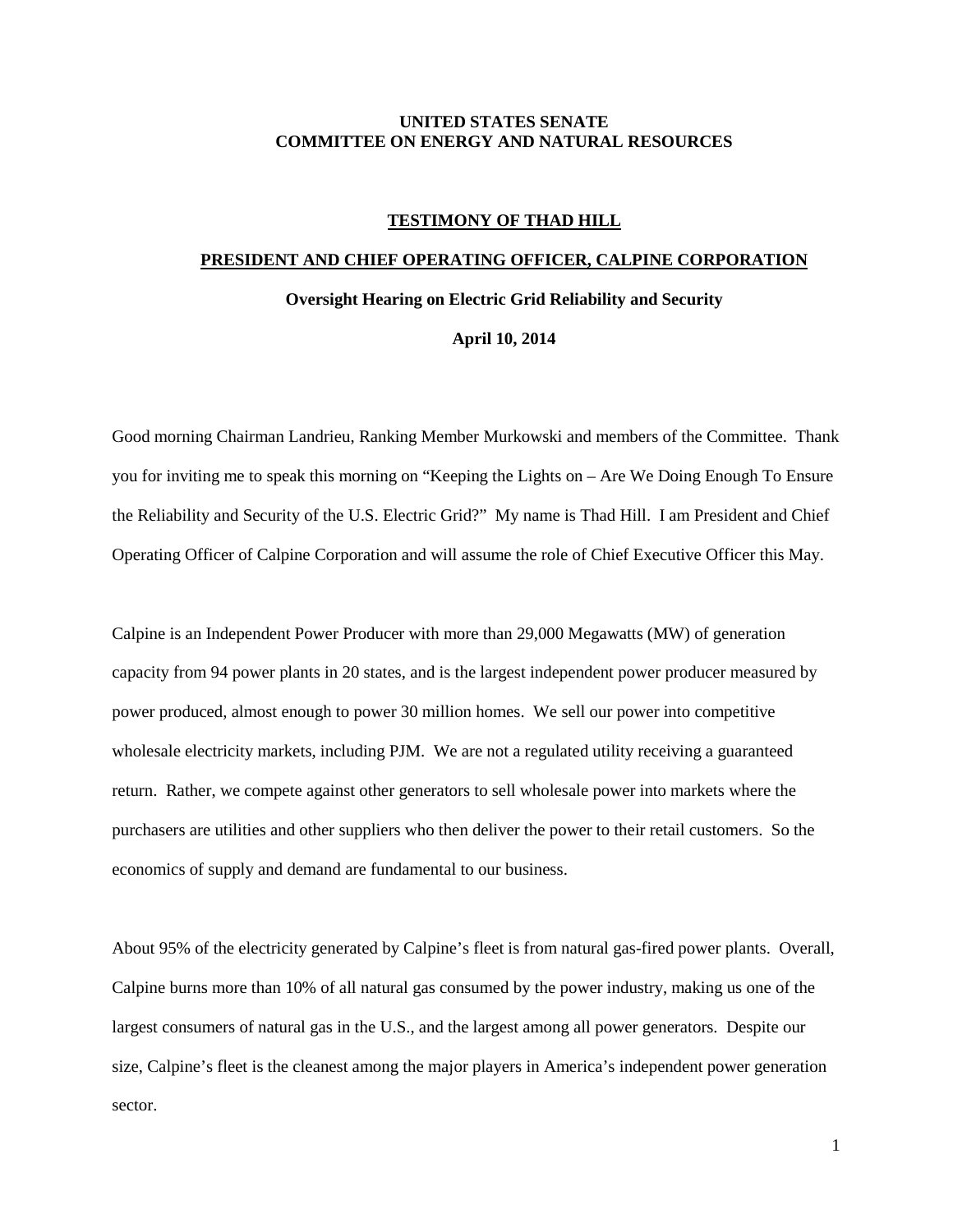In the PJM market, Calpine owns approximately 5,000 MW of generating capacity and virtually all our plants run on natural gas. Particularly relevant to today's discussion, nearly 90% of this capacity also has the capability to burn oil as a primary or back-up fuel, with onsite oil tanks. This dual fuel capability was specifically designed into the system to allow Calpine's assets to continue generating even under extreme conditions such as we witnessed this January.

My key message here today is that the competitive electric sector – in particular PJM, which covers much of the mid-Atlantic and the Midwest, and which I believe is most of the focus of this panel – is in solid shape to transition over the next several years from one supported by older, less efficient and more costly coal plants to one supported by newer, more efficient, less expensive and cleaner natural gas plants. At Calpine, we believe that competition yields the best results – that relying on entrepreneurialism and the free market creates more value than central planning or government picking winners and losers. There is significant new investment occurring in the mid-Atlantic power and gas markets – including our own brand new gas fired power plant under construction in Dover, Delaware. These investments are being made due to the game-changing discovery of shale natural gas, the existence of a competitive market with a set of rules, and a commitment by the stakeholders to seeing the market function. Although this market is not perfect, changes to address some of the issues are underway, and grid reliability is secure.

But before going deeper into the evolution of the mid-Atlantic grid over the next couple of years, let me first pause and discuss the recent extreme weather events and the lessons I think are important regarding how the grid is managed going forward.

January Extreme Weather and Winter Preparedness: Early in January, record winter load and several unit outages caused some risk of a reliability event in PJM – specifically on January 7. There has been much written and said about this event – but at its core, the issue was that more than 40,000 MWs of generation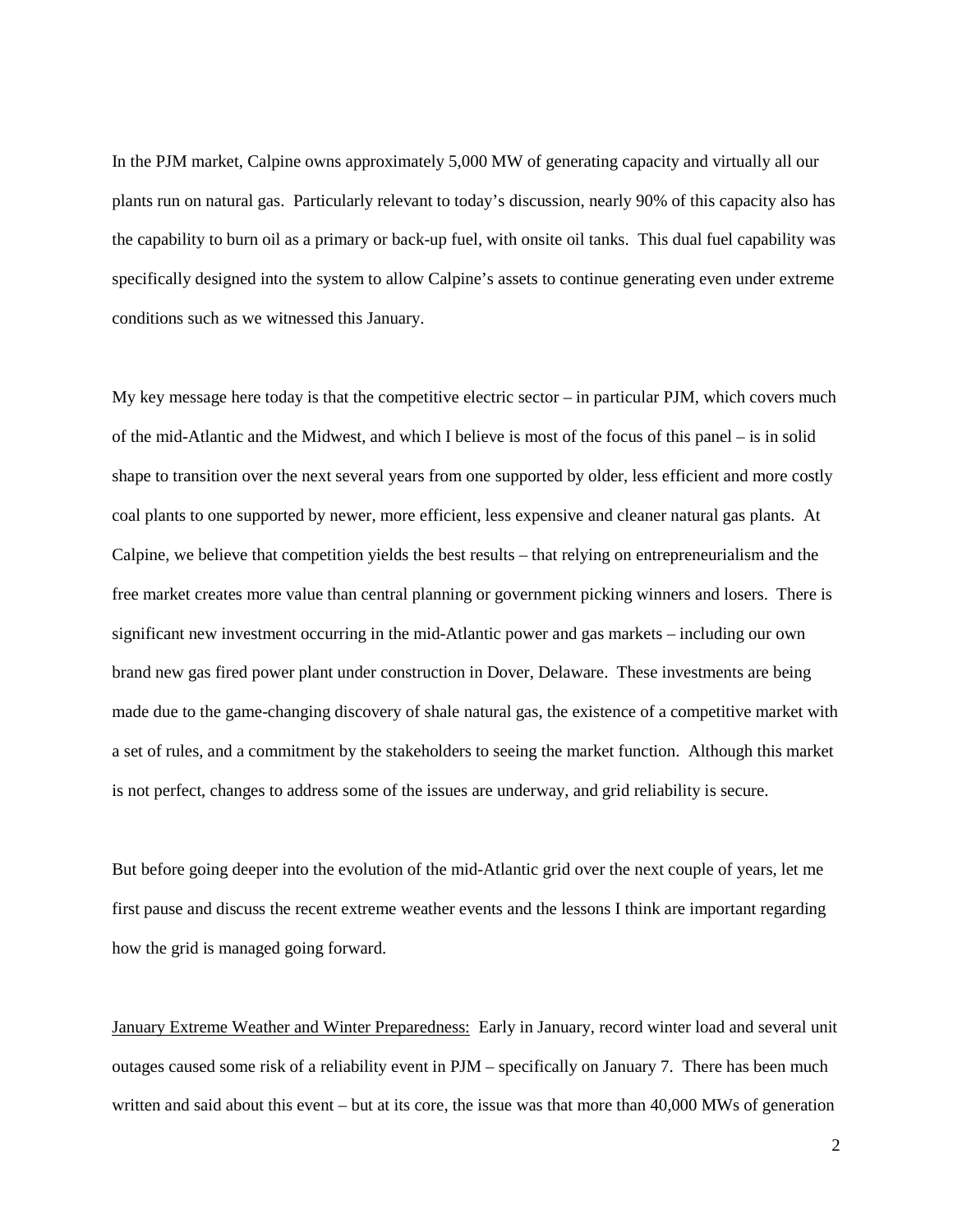was forced off-line when load was at its highest. On that day, PJM set an all-winter peak load record of 141,286 MW and, at the same time 22%, or 40,200 MW, of the generation fleet was unable to come online and produce power, a term the industry calls a "forced outage". The January  $7<sup>th</sup>$  forced outage rate was two to three times higher than PJM's typical winter forced outage rate of seven to ten percent, and together with the very high load level, created tight system conditions.

The primary problem on January 7, and to a lesser degree later in the month, was that generators weren't ready for the extreme cold. *More than three quarters,* or 30,000 MW, of the forced outages were associated with equipment breakdowns, startup failures, and other problems related to operating in extremely cold temperatures. These problems occurred across all generation types with 9,000 MW of gas and more than 14,000 MW of coal being affected. This wasn't a fuel supply problem; it was a winter preparedness problem.

There is already evidence that the forced outage issue has been partly corrected due to competitive market forces: In each of the extreme cold weather events occurring subsequent to January  $7<sup>th</sup>$ , generator forced outages were significantly lower and, as a result, there was more than 10,000 *additional* MW available to PJM to meet the needs of electricity consumers. There is more work to be done. An increased focus on cold weather preparedness will inevitably bring the forced outage rate down even further.

Indeed, in response to January's system conditions, PJM has begun to review its market and operational rules to improve performance of the system for next year. Some of the recommendations already emerging from PJM and stakeholder discussions include requiring resources to perform regular winter capability testing, improving communications, and enhancing emergency procedures.

In addition to mechanical and other failures leading to plant outages, there were 9,300 MW of outages because of gas curtailments – situations in which gas-fired generation did not have a firm contractual right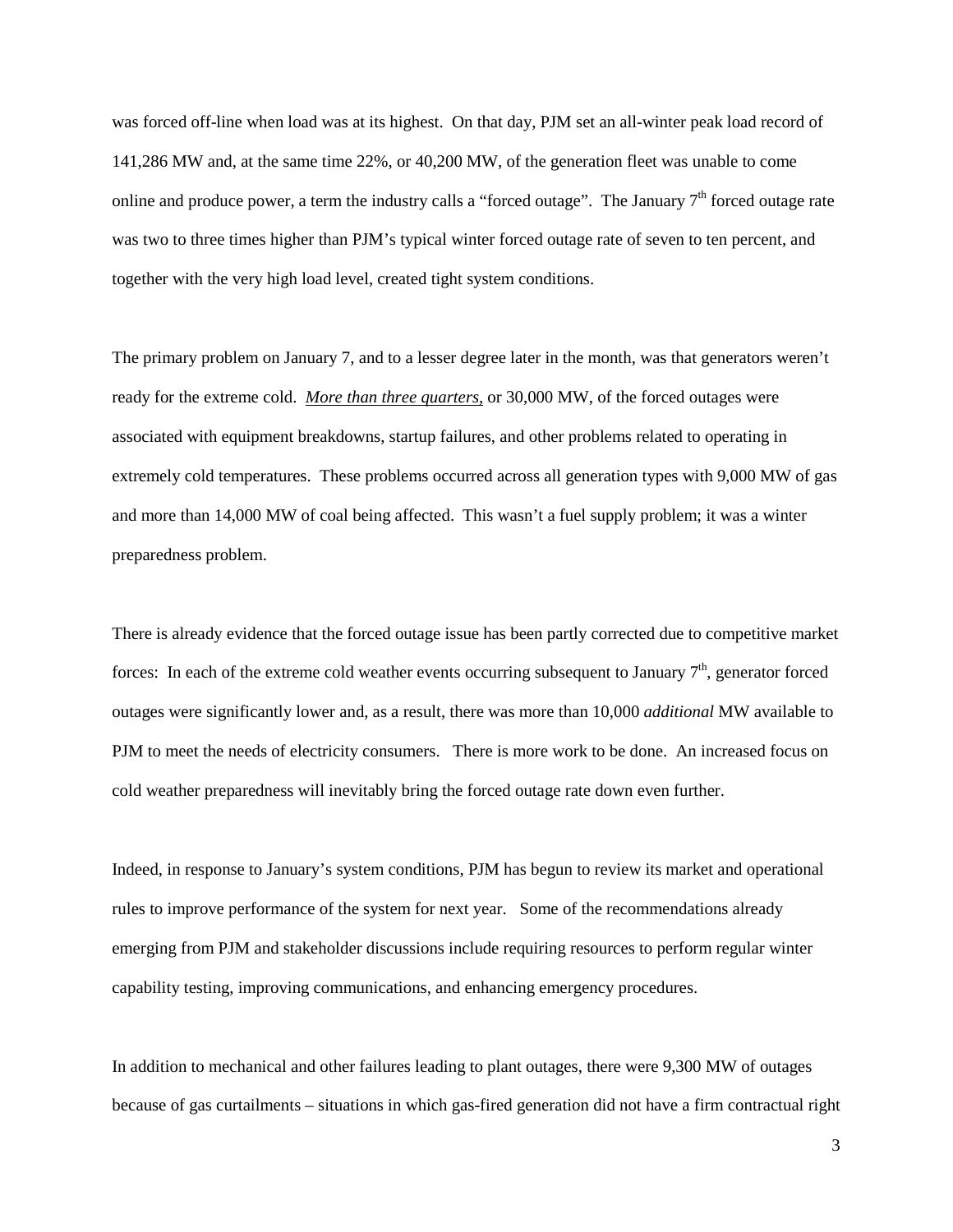to the pipeline transportation nor did they have backup fuel like we have at most of our power plants in the PJM region. In response, PJM is undertaking important discussions on whether and how to define a "firm fuel requirement" for generators that commit to sell capacity to the grid. This means that in order to receive payment for providing capacity, generators must have mechanisms in place to guarantee fuel availability for a pre-specified period of time. Whether this concept is ultimately implemented through a "carrot" or a "stick" approach, Calpine believes all suppliers should have strong incentives to meet capacity supply obligations they've made to PJM, especially during times of system stress.<sup>[1](#page-3-0)</sup>

Another key learning from January is the increasing need to tighten power and gas market coordination, especially in terms of daily operating decision-making. Although this lack of alignment did not create a reliability issue, it was responsible for price volatility and constrained how gas-fired generators could respond to changing system conditions. The Federal Energy Regulatory Commission (FERC) has opened a proceeding to address this issue. In a Notice of Proposed Rulemaking issued in March, FERC set a six month deadline for the natural gas and electric industries to better align their schedules. FERC also issued a "strawman" proposal that Calpine believes will result in meaningful improvements to this process. Other changes may be needed as well to better coordinate the electric and gas markets, such as changes to allow better coordination of gas deliveries over weekends and on Mondays.

Evolution of The Electricity and Gas Market Infrastructure**:** Let me turn now to the question of the electric supply mix going forward. As noted earlier, we are in an era of tremendous change within the electric power industry. Several older, less efficient and more costly coal plants are retiring, while newer, more efficient, cheaper, and cleaner gas-fired units are taking market share, supplemented by renewable units and increasing use of demand response.

<span id="page-3-0"></span> $<sup>1</sup>$  As noted earlier, nearly 90% Calpine's capacity in the PJM region has the capability to burn oil as a primary or back-up fuel, with onsite oil</sup> tanks.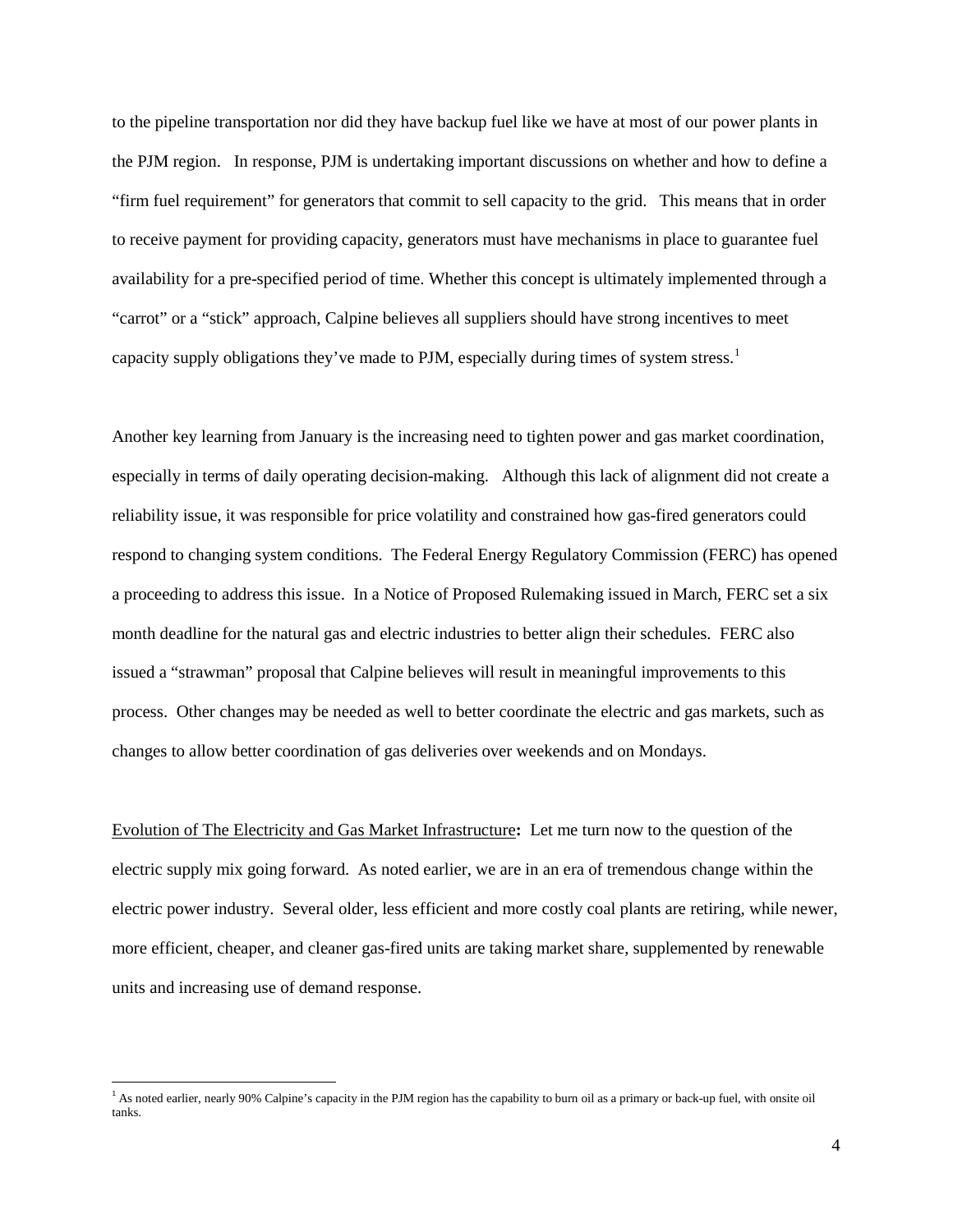Specifically in PJM, there are approximately 15,000 MW of expected retirements over the next three years. Most of this is coal-fired, and a smaller portion consists of older gas and oil-fired resources. This old, inefficient generation is being replaced by nearly 11,600 MW of new generation capacity, mostly natural gas fired, 4,230 MW of new imports from other markets adjacent to PJM, and a little more than 3,400 MW of new demand response and energy efficiency resources.

When we do the math, these subtractions and additions mean that by the summer of 2017 PJM expects to have significantly more generation capability than it needs. In industry terms, the summer reserve margin in PJM is expected to be [2](#page-4-0)1.1%, or 5.5% higher than the target.<sup>2</sup> Further, Calpine estimates that the winter reserve margin will be even higher, in the 21% to 25% range, based on winter forced outages in the 7-10% range. In other words, even including forced outages, PJM will have plenty of supply relative to expected demand.

To be clear, despite this changing resource mix, coal is by no means going away. In fact, by 2017, we expect coal generation in PJM to represent approximately one-third of PJM capacity. This isn't a war on coal. It is a market-driven move towards newer, more efficient, cleaner generation.

Concurrent with the expansion of natural gas fired capacity, there is also a significant expansion of the pipeline infrastructure occurring in the Northeastern US. Information from the Energy Information Administration shows that approximately \$2.8 billion is expected to be spent over the next two years on natural gas expansion projects, representing approximately 5.5 Billion cubic feet/day of new pipeline capacity in the Northeastern United States.<sup>[3](#page-4-1)</sup> Calpine burns 2.1 -2.5 billion cubic feet/day, so this new pipeline capacity is large enough to serve more than two new companies the size of Calpine. Finally, we note that, overall, pipeline companies have announced approximately 25 projects scheduled to be in

l

<span id="page-4-0"></span> $^2$  http://www.pjm.com/~/media/markets-ops/rpm/rpm-auction-info/2016-2017-base-residual-auction-report.ashx  $^3$  http://www.eia.gov/todayinenergy/detail.cfm?id=10511#capacity

<span id="page-4-1"></span>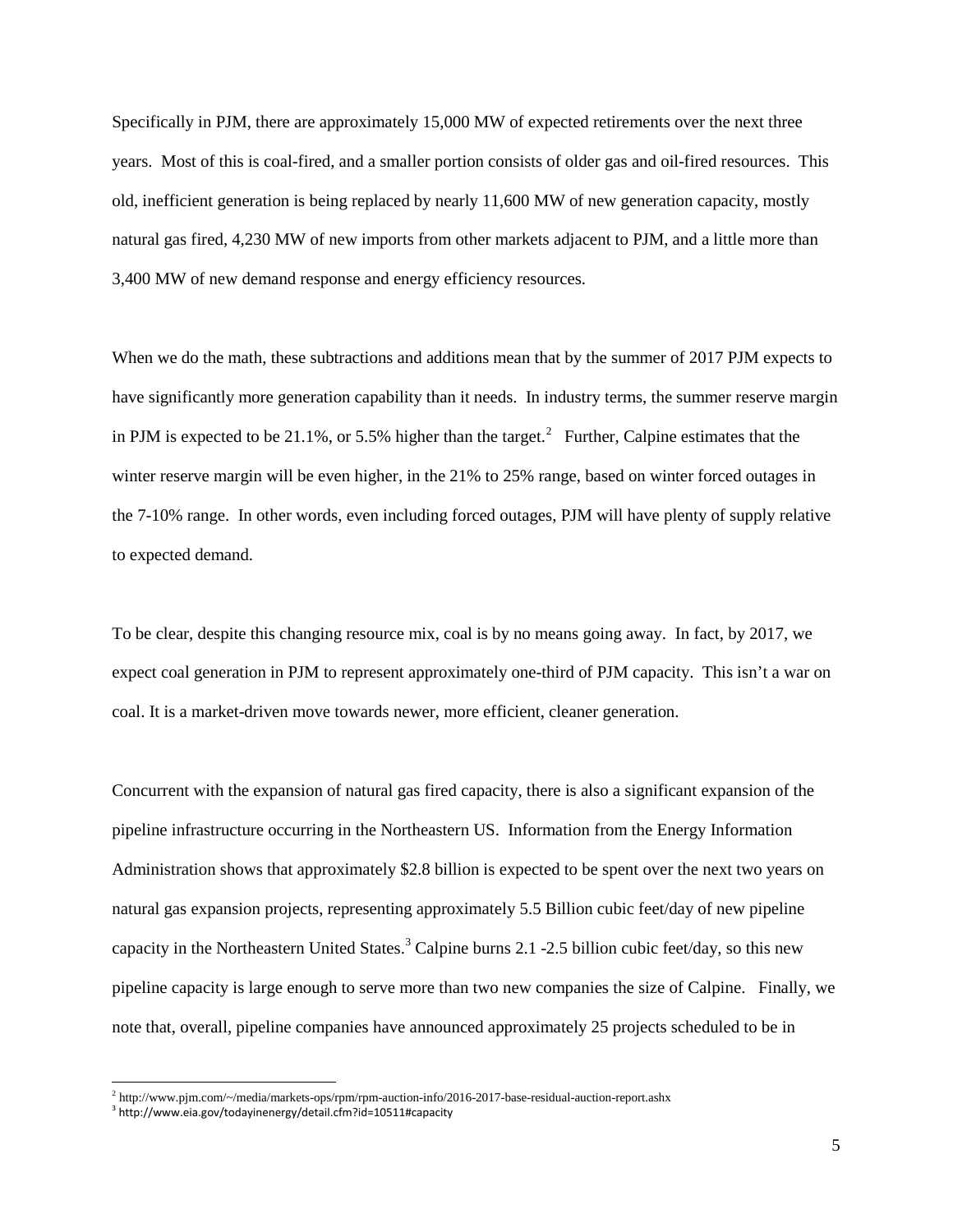service over the next 3-4 years that will move approximately 15 Billion cubic feet/day from the Marcellus Shale region to markets east of the Rockies. While it is unlikely all of these projects will materialize, they represent total capital expenditures of \$12-\$18 billion, and could fuel more than 130,000 MW of gas-fired generation.

The Power Market: As I've described above, the market signals are broadly working to incentivize investment in new electric and gas market infrastructure. However, markets are not perfect and some level of ongoing optimization is required. The very good news is that many of the tweaks needed to remove market distortion and ensure efficient deployment of capital is well underway.

One issue policymakers must deal with sooner rather later is that non-market interventions, such as the wind Production Tax Credit (PTC), may be leading to premature retirements of certain baseload resources, potentially impacting the reliability of the future resource mix. The current structure of the PTC subsidizes wind resources in the energy market to the point where wind generators will pay others to take power that is otherwise unneeded, in order to maximize their benefit from the PTC. So, while the wind resources cannot generally be counted on to provide energy during extreme winter or peak summer conditions, the effect of the PTC is to take revenues from resources that can supply the market. The PTC interferes with market forces and is no longer necessary.

Yet another distortion to markets comes from demand response (DR), which is provided by customers that are paid to curtail their load when asked by PJM. DR competes against traditional supply side resources in PJM's capacity market to commit to providing reliability when needed by the system. As a result of a significant policy focus on growing this segment of electricity business, DR has become an increasingly large part of PJM's resource mix. This summer, DR will account for approximately 8% of PJM's peak resource needs, yet PJM can not call on the resource unless it is experiencing "emergency" conditions, nor is the vast majority of it required to be available to provide reliability during the winter.